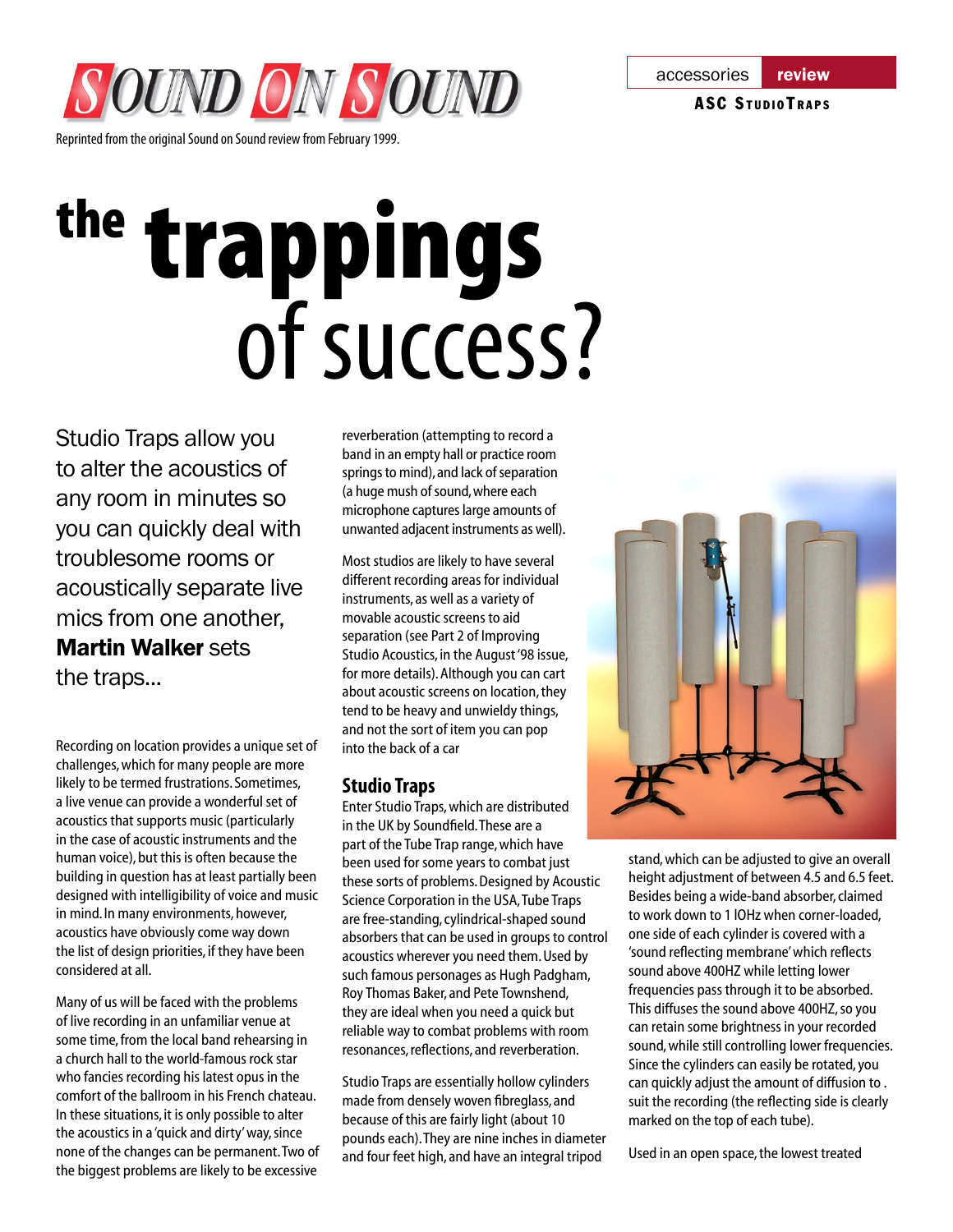

The Attack Wall set includes bass-trapping monitor stands, and is ideal for control-room applications.

## **ASC Studio Traps**

#### **pros**

- Extremely portable, as well as being quick and easy to set up at different heights.
- Provide useful separation and control of room reflections.
- Reflective/Absorptive sides provide great versatility.
- Spill has a balanced frequency response.
- Wide variety of potential applications.

#### **cons**

- Expensive.
- Maximum separation is less than with traditional acoustic screens.

#### **summary**

An easy-to-use, versatile and effective system that will solve many acoustic problems in a flash.

frequency is about 250Hz, but larger free-standing Tube Traps are also available for dealing with low frequencies (as well as half-cylinder traps to attach to flat surfaces such as walls and ceilings).

The minimum number of Studio Traps recommended is six (and preferably eight). Because of their tripod bases, they can be quickly arranged in a line, curve, or a circle, either tightly grouped or spaced up to about 18 inches apart. Various arrangements are suggested for different applications, the simplest of which is for vocal tracks in a small area — you can set them up in a horseshoe pattern around a mic anywhere in a control room or other venue, leaving the open end for access. If, for instance, you have some space at the back end of your studio, it is possible to create an 'acoustic island' which has a natural acoustic inside, but which still has useful separation from the rest of the room.

#### **In Use**

Soundfield drove over with six Studio Traps for me to try out — four fitted across the back seat of a family car, and a further two fitted neatly in the boot. I tried various recordings, and the most revealing were in an acoustically untreated area at the far end of my project studio. As you might expect, the most useful test turned out to be the human voice. Initial recording without any help from the traps showed a honky room resonance, along with an alarming amount of unwanted background noise from my PC (mostly fan-related). I then set up the recommended horseshoe array of Studio Traps, forming three quarters of a circle, with the open quarter facing away from the console, monitor speakers, and PC. Although I only had six traps to work with, making the gap between each of the traps the same width as their diameter still left me with an overall recording area with a diameter of about four feet. This gave plenty of space to 'get in' with the mic, which was positioned at a suitable height in the centre of the horseshoe. Then, to gain the maximum effect from the Studio Traps, I raised each tube to almost ceiling height.

First of all, I tried turning all the Tube Traps' reflecting sides 'outwards', so that the interior of the horseshoe got maximum absorption. After further recordings using various acoustic instruments and the spoken voice, I then rotated each of the tubes to place the reflective sides 'inwards', to provide maximum reflection, and repeated the same test recordings.

Listening to the various recordings made for an interesting experience. As you might expect, all the recordings made using Studio Traps were much better than those done in the untreated room, sounding a lot more controlled and balanced. With the absorbing sides inwards, the recording showed a dry, dead acoustic, with a surprising amount of attenuation of the PC noise (considering the large gaps between each tube), as well as removal of the resonant aspect of the room. If you needed an intimate sound, this would be an ideal arrangement.

The reflective recordings again showed good attenuation of unwanted room acoustics and background sounds, but (as expected) with a brighter characteristic, and a more natural result, due to the reflections coming back above 400Hz. Depending on the diameter of your horseshoe, these will start arriving several milliseconds later — the speed of sound in air is about foot per mS, so a four-foot diameter circle will yield initial reflections about 4mS after the direct signal. Due to the diffused nature of the reflection pattern from each cylindrical reflector, and the number of tubes in use, ASC claim that these reflections are statistically random.

You might think that the dead recorded sound would be more useful, but as anyone who has ever worked with reverb units knows, early reflections are vital in creating a 'real' environment, because they establish the character of the room. Often, even if sounds are recorded and used dry, a little ambience is later added so that they 'sit' better in the mix. Used with their reflective sides, Studio Traps add 'life' and support to sounds, while still removing unwanted coloration from the room